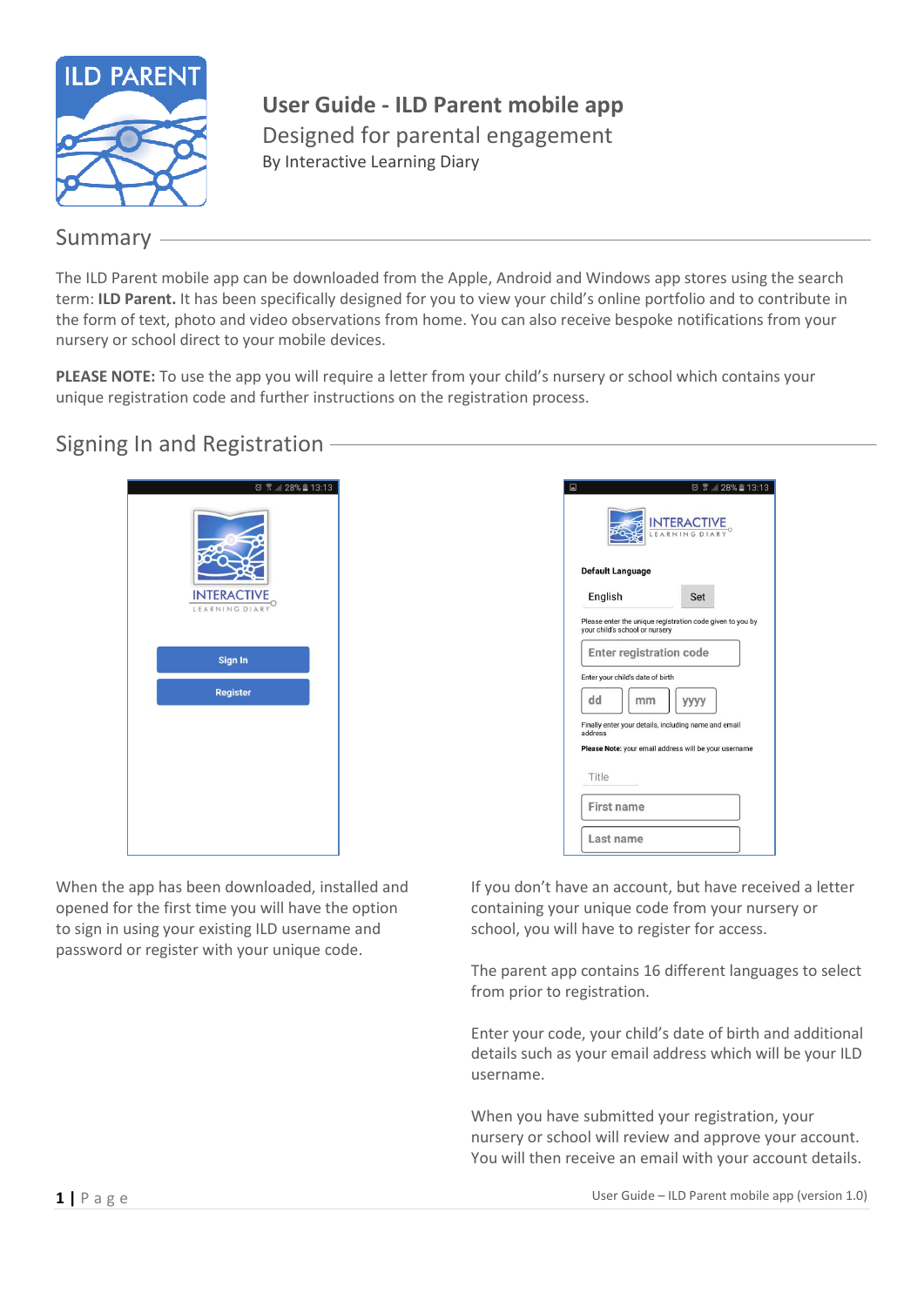| 2 7 28% 13:14<br>$\square$<br><b>INTERACTIVE</b><br>LEARNING DIARY                                                       |  |
|--------------------------------------------------------------------------------------------------------------------------|--|
| Username                                                                                                                 |  |
| Password<br>Sign In                                                                                                      |  |
| <b>Cancel</b>                                                                                                            |  |
| If you have forgotten your username or<br>password, please speak to the school or nursery<br>who will be able to assist! |  |

When your request to access the portal has been approved, you can return to the app and sign in using your ILD username and password which will be contained in the email you received after approval. Enter your details and select 'Sign In'.

| below and select "Set" | <b>INTERACTIVE</b><br>LEARNING DIARY<br>To set a new PIN Code, enter a 4-digit number |  |
|------------------------|---------------------------------------------------------------------------------------|--|
|                        | <b>Enter new PIN Code</b>                                                             |  |
|                        | Confirm new PIN Code                                                                  |  |
|                        | <b>Set</b>                                                                            |  |
|                        | Cancel                                                                                |  |

You will then be asked to create your PIN Code. Choose your PIN and confirm it by typing again then select 'Set'.

Your PIN code must be a 4-digit number. e.g. 1234

This code can then be used to gain access to the app in the future rather than having to use your longer username and password.

# The Portfolio





If you have access to more than one child, you will see a list where you can select which portfolio you wish to view.

Otherwise, after entering or creating your PIN code, you will see your child's portfolio on screen.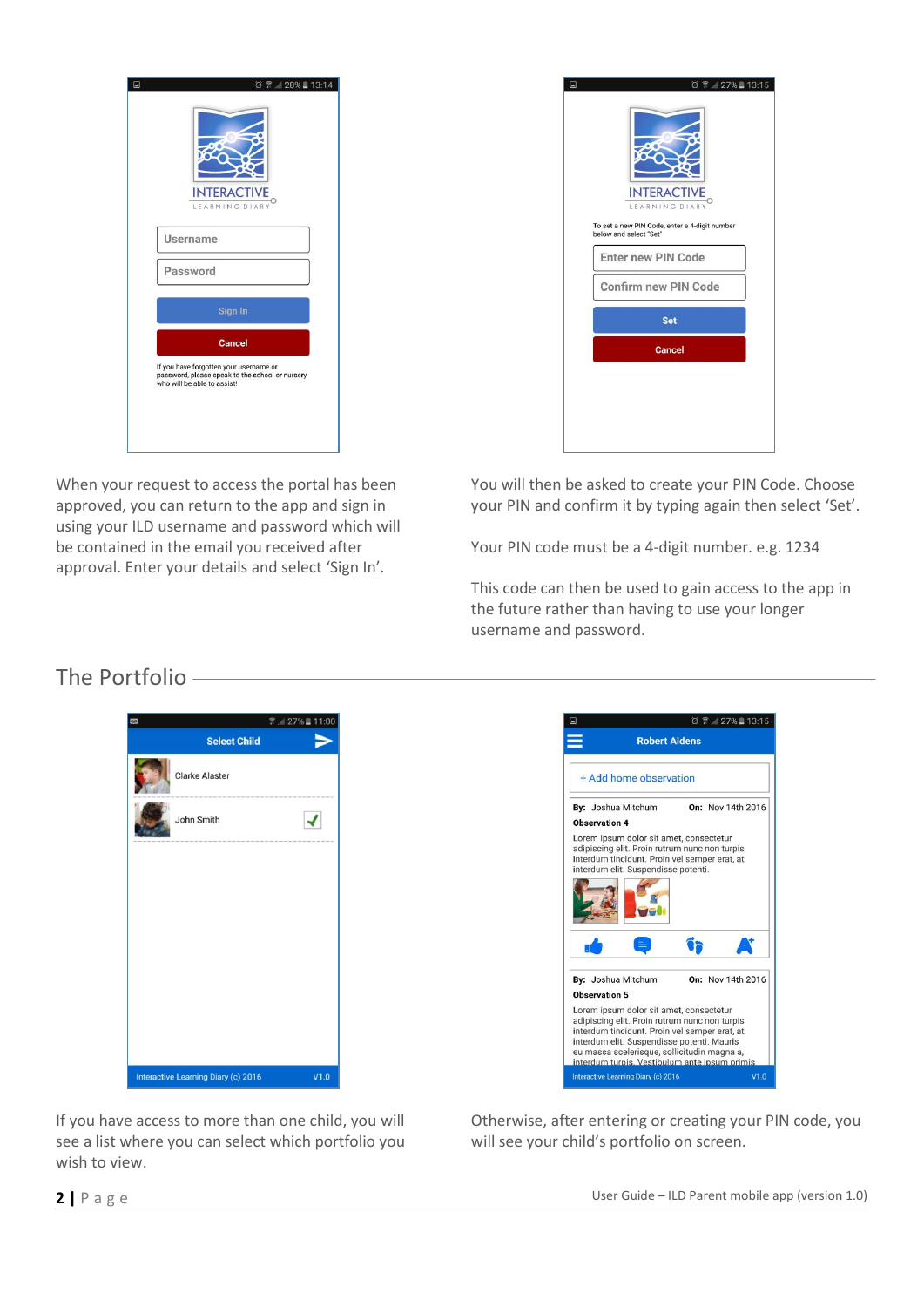You can tap any photo to enlarge or any video to playback.

You can also use a swipe-down access to refresh the portfolio to see if anything new has been added (**PLEASE NOTE:** Windows mobile devices use a Refresh icon, top right of the screen, to perform this action)



Each entry or observation on the portfolio has 4 options to choose from.

What you are able to see under each option will depend on the nursery or school settings they have chosen.





The first option is the ability to simply **Like** an observation that you see. When you select the blue thumb icon it will turn green.

The nursery or school will be able to see that you have Liked this activity.



**3** | P a g e User Guide – ILD Parent mobile app (version 1.0) The next option allows you to add written Comments can be written by you or on behalf of your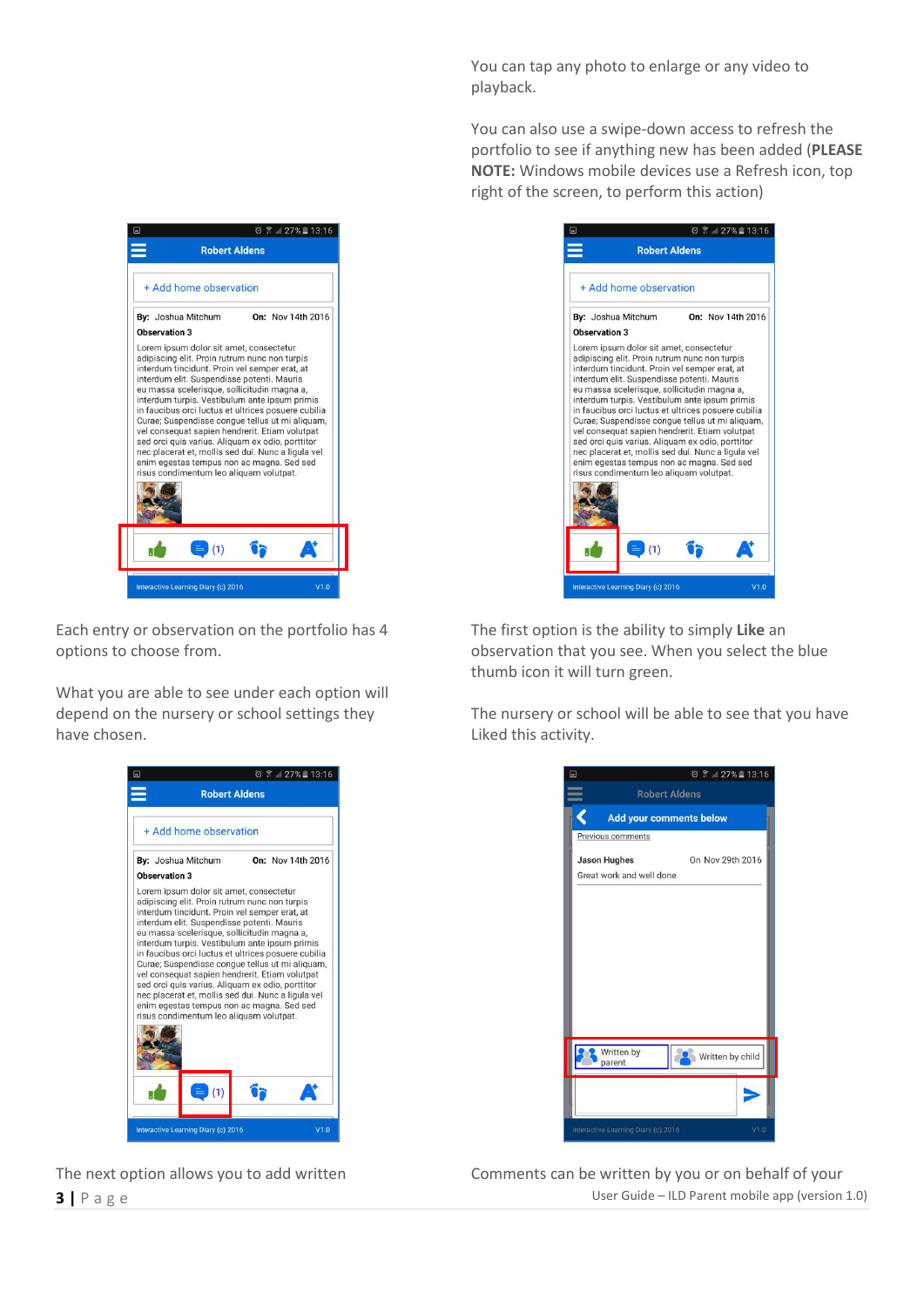comments and see other comments that have been written by the nursery or school.

> $\circ$   $\circ$   $\circ$   $127\%$   $13:16$ **Robert Aldens** + Add home observation By: Joshua Mitchum On: Nov 14th 2016 Observation 3 Lorem ipsum dolor sit amet, consectetur<br>adipiscing elit. Proin rutrum nunc non turpis interdum tincidunt. Proin vel semper erat, at<br>interdum elit. Suspendisse potenti. Mauris eu massa scelerisque, sollicitudin magna a interdum turpis. Vestibulum ante ipsum primis<br>in faucibus orci luctus et ultrices posuere cubilia Curae; Suspendisse congue tellus ut mi aliquam<br>vel consequat sapien hendrerit. Etiam volutpat sed orci quis varius. Aliquam ex odio, porttitor nec placerat et, mollis sed dui. Nunc a ligula vel<br>enim egestas tempus non ac magna. Sed sed risus condimentum leo aliquam volutpat. Úþ At  $(1)$

The third option allows you to read any Next Step targets the nursery or school may have assigned.



The final option presents any curriculum assessments linked to the observation.

child. By default it will be written as you, the parent; but to write on behalf of your child select 'Written by child'.



The Next Steps can be written as free text comments or refer to certain areas of the curriculum for further development.

|                                                                                                                   | $27\%$ 13:16<br>ଚ |
|-------------------------------------------------------------------------------------------------------------------|-------------------|
| <b>Robert Aldens</b>                                                                                              |                   |
| <b>Assessments</b>                                                                                                |                   |
| <b>Listening and Attention</b>                                                                                    | Nov 14th 2016     |
| $22 - 36$                                                                                                         |                   |
| <b>Listening and Attention</b>                                                                                    | Nov 14th 2016     |
| $30 - 50$<br><b>Listening and Attention</b>                                                                       | Nov 14th 2016     |
| Listens to others one to one or in small<br>groups, when conversation interests them                              |                   |
| $30 - 50$                                                                                                         |                   |
| <b>Listening and Attention</b>                                                                                    | Nov 14th 2016     |
| Listens to stories with increasing attention<br>and recall                                                        |                   |
| $30-50$                                                                                                           |                   |
| Listening and Attention Nov 14th 2016                                                                             |                   |
| Joins in with repeated refrains and<br>anticipates key events and phrases in<br>rhymes and stories<br>$\sim$ 0.50 |                   |
|                                                                                                                   |                   |

You can view any statements or outcomes which relate to specific elements of the curriculum(s) that your child has achieved or is working towards.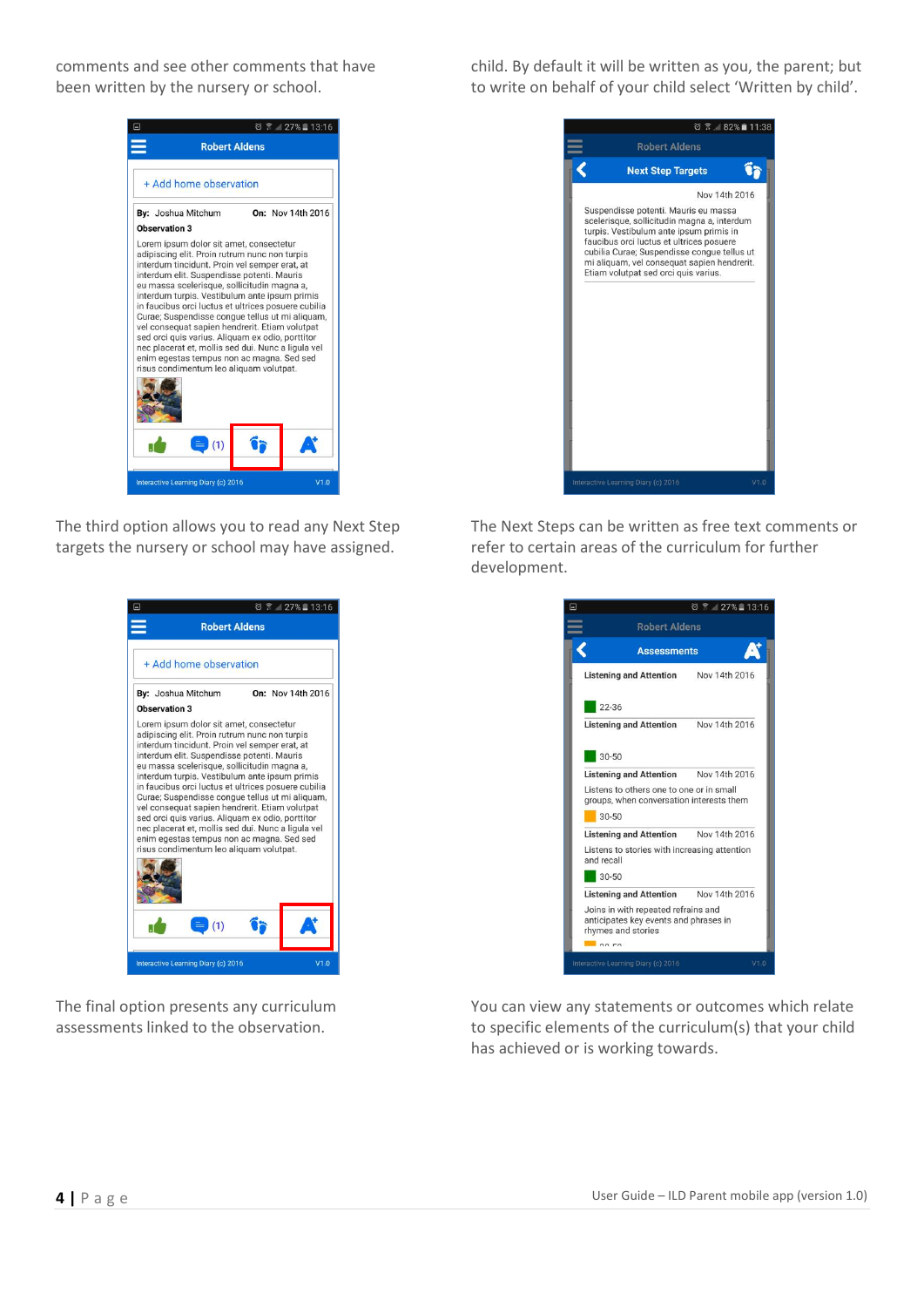## Sending Home Observations



You have the option to include text, photos and videos in your home observations. These can then be securely transferred to the nursery or school and potentially form part of your child's education portfolio.

◎ ? 25% 13:19

| MD D<br><b>Robert Aldens</b>                                                                                                 | $\circ$ $\circ$ 25% 13:19 |
|------------------------------------------------------------------------------------------------------------------------------|---------------------------|
|                                                                                                                              |                           |
| - Add home observation                                                                                                       |                           |
| 01/12/2016                                                                                                                   |                           |
| New plants in the garden                                                                                                     |                           |
| Your comments                                                                                                                |                           |
| need sunlight, food and water to grow<br><b>Add Media</b>                                                                    |                           |
|                                                                                                                              | Send                      |
| By: Joshua Mitchum                                                                                                           | On: Nov 14th 2016         |
|                                                                                                                              |                           |
|                                                                                                                              |                           |
| Observation 2<br>Lorem ipsum dolor sit amet, consectetur<br>adipiscing elit. Proin rutrum nunc non turpis<br>ardum tingidunt |                           |

Set the date of your observation; by default it will display the current date. Title your observation and write comment.

Select 'Add Media' to browse your devices photo gallery and choose photos or video to accompany your comments.



When your observation is complete select 'Send'.

- Add home observation 01/12/2016 New plants in the garden **Media Selection** Photo Video Cancel  $\overline{\mathbb{R}}$ By: Joshua Mitchum On: Nov 14th 2016 Observation 2 Lorem ipsum dolor sit amet, consectetur<br>adipiscing elit. Proin rutrum nunc non turpis<br>interdum tipoidunt. Proin unl compar prot. of

You can add as many media items to an observation as you wish but please make sure the content is relevant and appropriate.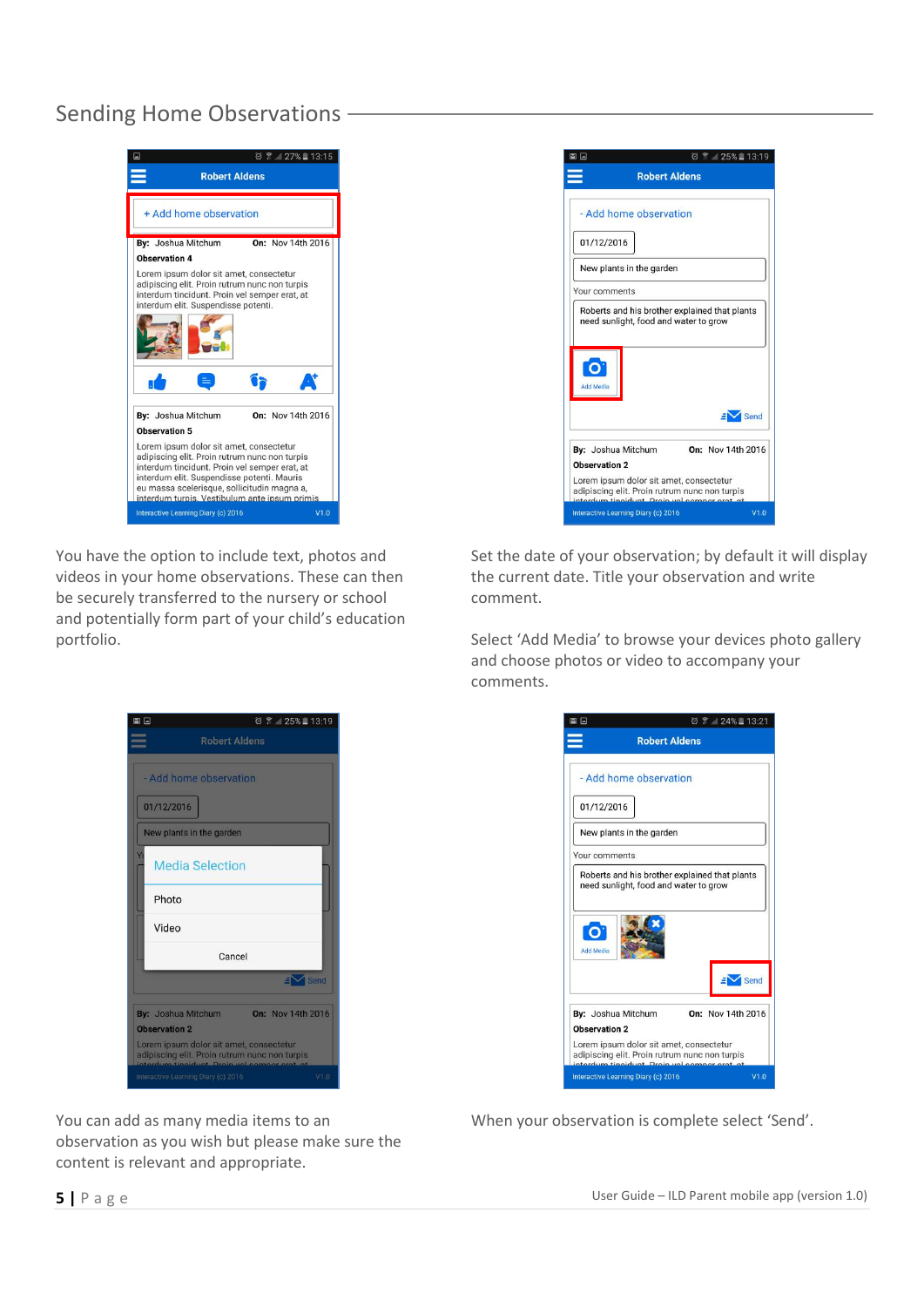| m D<br>$\circledcirc$ $\circledcirc$ $24\%$ $13:21$                                                                         |
|-----------------------------------------------------------------------------------------------------------------------------|
| <b>Robert Aldens</b>                                                                                                        |
| - Add home observation<br>01/12/2016<br><b>Title (Optional)</b><br><b>Observation sent</b><br>Observation sent successfully |
| OK                                                                                                                          |
| $\mathsf{H}$ Send                                                                                                           |
| By: Joshua Mitchum<br>On: Nov 14th 2016                                                                                     |
| <b>Observation 2</b>                                                                                                        |
| Lorem ipsum dolor sit amet, consectetur<br>adipiscing elit. Proin rutrum nunc non turpis                                    |
| Interactive Learning Diary (c) 2016<br>V1.0                                                                                 |

This will transfer your observation securely to the nursery or school and notify you that the observation has been sent successfully.

**PLEASE NOTE:** To send observation data, a Wi-Fi /mobile connection will be required.

#### The Menu



By selecting the Menu icon at the top of the screen you will have access to additional menu options.

If you have more than child listed in your parent portal, your top menu option allows you select



The next two (2) options, **Take Photo and Take Video**, give you quick and immediate access to your devices camera if you are within the app.

Any media that you record in this way will be saved in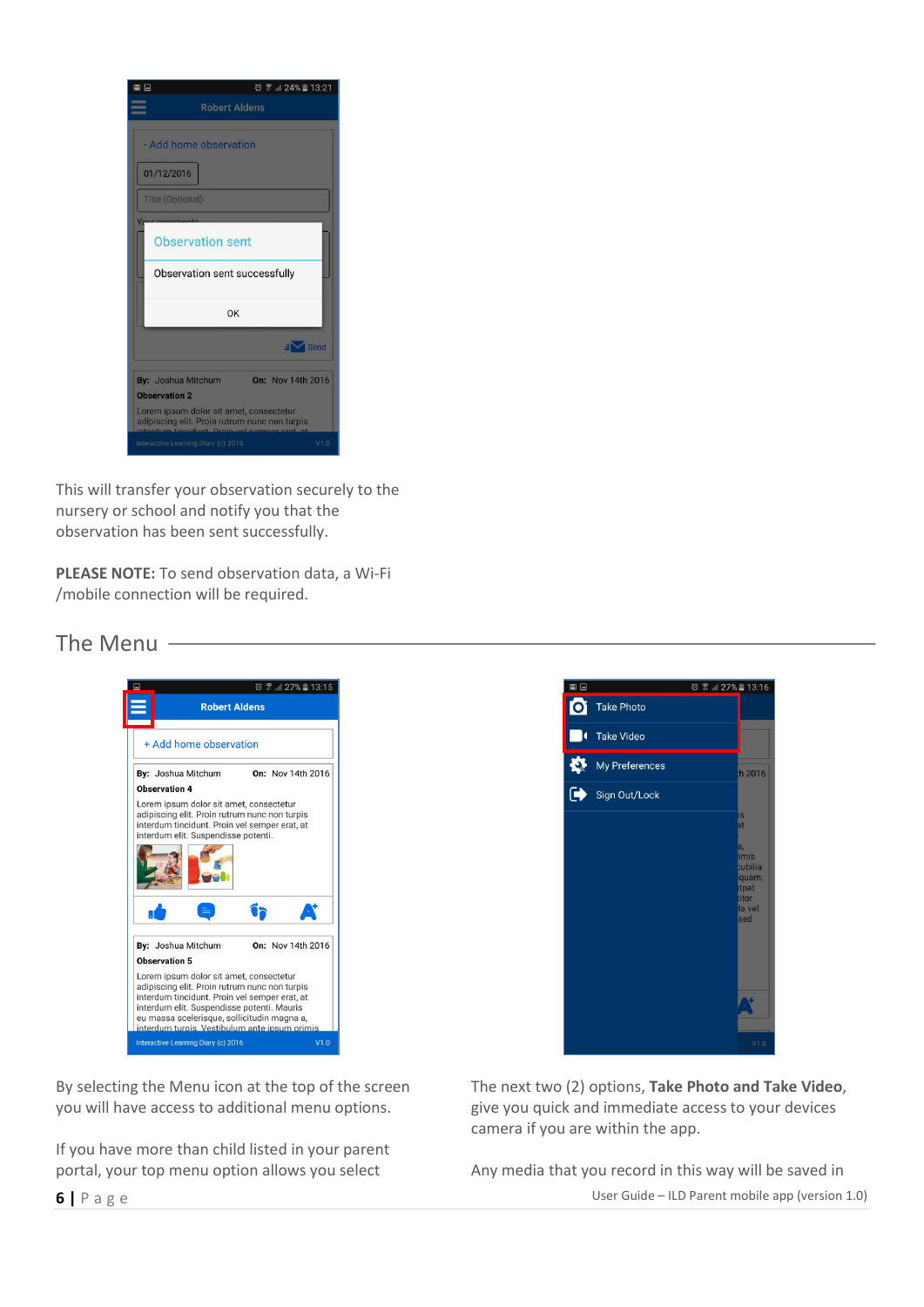

**My Preferences** enables you to perform actions such as update your name and email, change your language, and update your address/username, set a new PIN code and select notification options.

All these options are described later in this user guide.

which portfolio you wish to view. your devices gallery which can be selected when adding Home Observations (described later in this guide).



Selecting **Sign Out/Lock** will close and lock your app and will require the re-entry of your PIN code.

## My Preferences

| $\textcircled{3}$ $\textcircled{7}$ $\textcircled{1}$ 26% 13:17<br><b>My Preferences</b> |      |
|------------------------------------------------------------------------------------------|------|
| - Your name, email address and default<br>language settings                              |      |
| - Change PIN code                                                                        |      |
| - Set Notifications                                                                      |      |
| Interactive Learning Diary (c) 2016                                                      | V1.0 |

|              | > My Preferences > My Details                                          |           |
|--------------|------------------------------------------------------------------------|-----------|
| <b>Title</b> | <b>First name</b>                                                      | Last name |
| Mr           | Justin                                                                 | Evans     |
|              | Email/Username<br>myemail@account.com<br><b>Confirm Email/Username</b> |           |
|              |                                                                        |           |
|              | <b>Default Language</b>                                                |           |
| English      |                                                                        |           |
|              |                                                                        |           |
|              |                                                                        |           |
|              |                                                                        |           |
|              |                                                                        |           |

When accessing **My Preferences** from your menu options you will see three (3) options.

The first option allows you to update your details including, your name, email address and default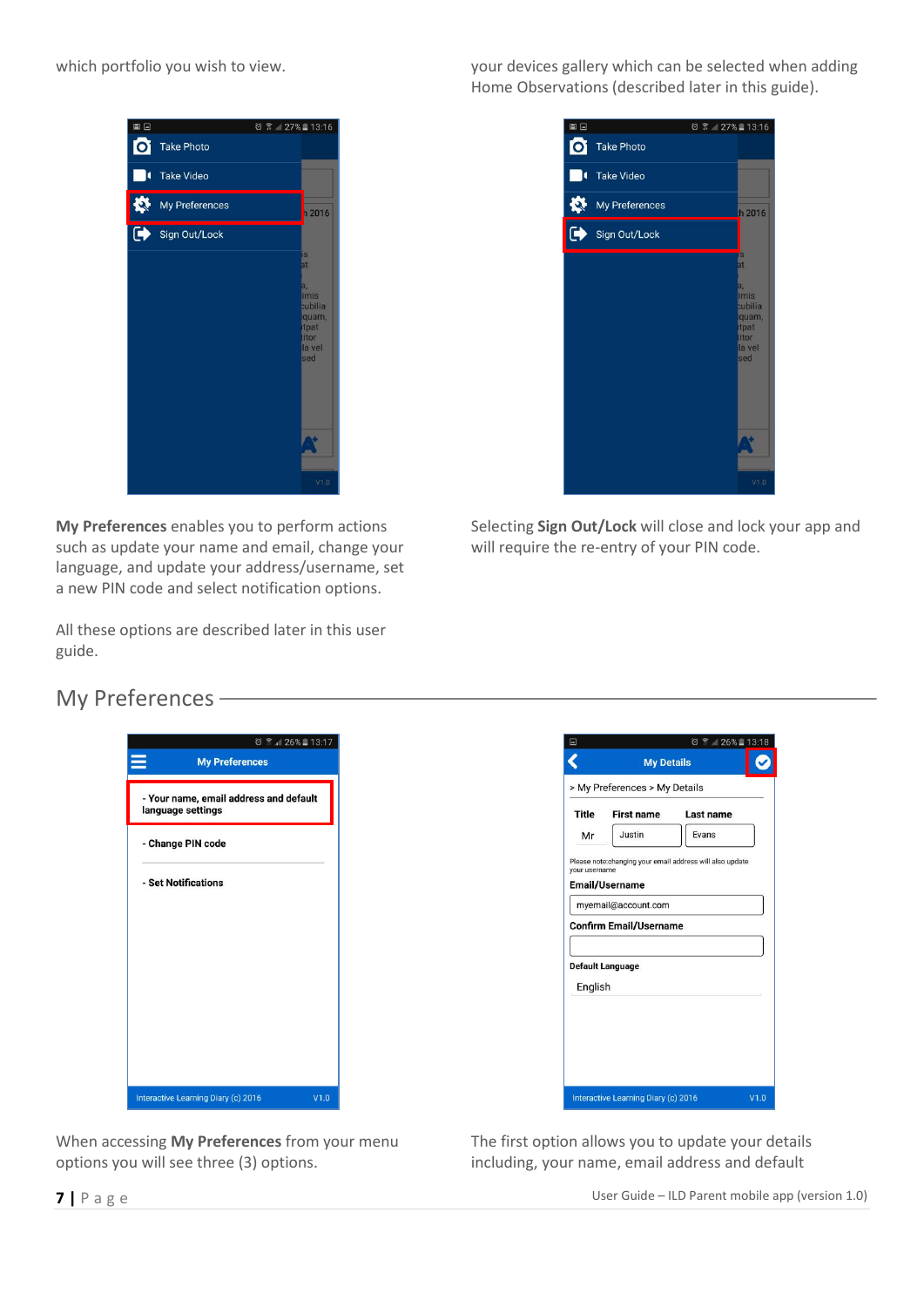You can return to the portfolio at any time by selecting your Menu and then **View Portfolio**. language when using the app.

When you have finished making any changes select the 'Checkmark' icon, top right of your screen.

**PLEASE NOTE:** Changing your email address will also change and update your ILD username.

| $\square$ | $@$ $@$ $4$ 26% $13:17$                                                                                      |
|-----------|--------------------------------------------------------------------------------------------------------------|
|           | <b>Change PIN Code</b>                                                                                       |
|           | >My Preferences > PIN Code                                                                                   |
|           | To set a new PIN Code, enter your existing PIN code below<br>followed by a new 4-digit code and select "Set" |
|           | <b>Enter existing PIN Code</b>                                                                               |
|           | <b>Enter new PIN Code</b>                                                                                    |
|           | Confirm new PIN Code                                                                                         |
|           | Set                                                                                                          |
|           |                                                                                                              |
|           |                                                                                                              |
|           |                                                                                                              |
|           |                                                                                                              |
|           |                                                                                                              |
|           | Interactive Learning Diary (c) 2016<br>V1.0                                                                  |

First of all, enter your existing PIN code, then type your new one and confirm it by typing it again.

Finally select 'Set'. You will then be required to use this new PIN code the next time you access the app.

| $\circ$ $\circ$ $\cdot$ $13:17$<br>Ξ  |      |
|---------------------------------------|------|
| <b>My Notifications</b>               |      |
| > My Preferences > My Notifications   |      |
| Please notify me when:                |      |
| New Observations are added            |      |
| New End of Term reports are available |      |
| New My Voice comments are added       |      |
| General School/Nursery notifications  |      |
|                                       |      |
|                                       |      |
|                                       |      |
|                                       |      |
|                                       |      |
| Interactive Learning Diary (c) 2016   | V1.0 |

**8** | P a g e User Guide – ILD Parent mobile app (version 1.0) 1. **New Observations** – this will notify you when new activity is added to your child's portfolio

| $\textcircled{3}$ $\textcircled{3}$ $\textcircled{1}$ 26% $\textcircled{1}$ 13:17 |  |
|-----------------------------------------------------------------------------------|--|
| <b>My Preferences</b>                                                             |  |
| - Your name, email address and default<br>language settings                       |  |
| - Change PIN code                                                                 |  |
| - Set Notifications                                                               |  |
|                                                                                   |  |
|                                                                                   |  |
|                                                                                   |  |
|                                                                                   |  |
|                                                                                   |  |
| Interactive Learning Diary (c) 2016<br>V1.0                                       |  |

You can update your PIN code at any time by selecting Change PIN code from your **My Preferences** screen.

| ◎ ▼ 4 26% 13:17                                             |  |
|-------------------------------------------------------------|--|
| <b>My Preferences</b>                                       |  |
| - Your name, email address and default<br>language settings |  |
| - Change PIN code                                           |  |
| - Set Notifications                                         |  |
|                                                             |  |
|                                                             |  |
|                                                             |  |
|                                                             |  |
|                                                             |  |
| Interactive Learning Diary (c) 2016<br>V1.0                 |  |

Setting notifications will dictate which notifications you receive when certain functions are performed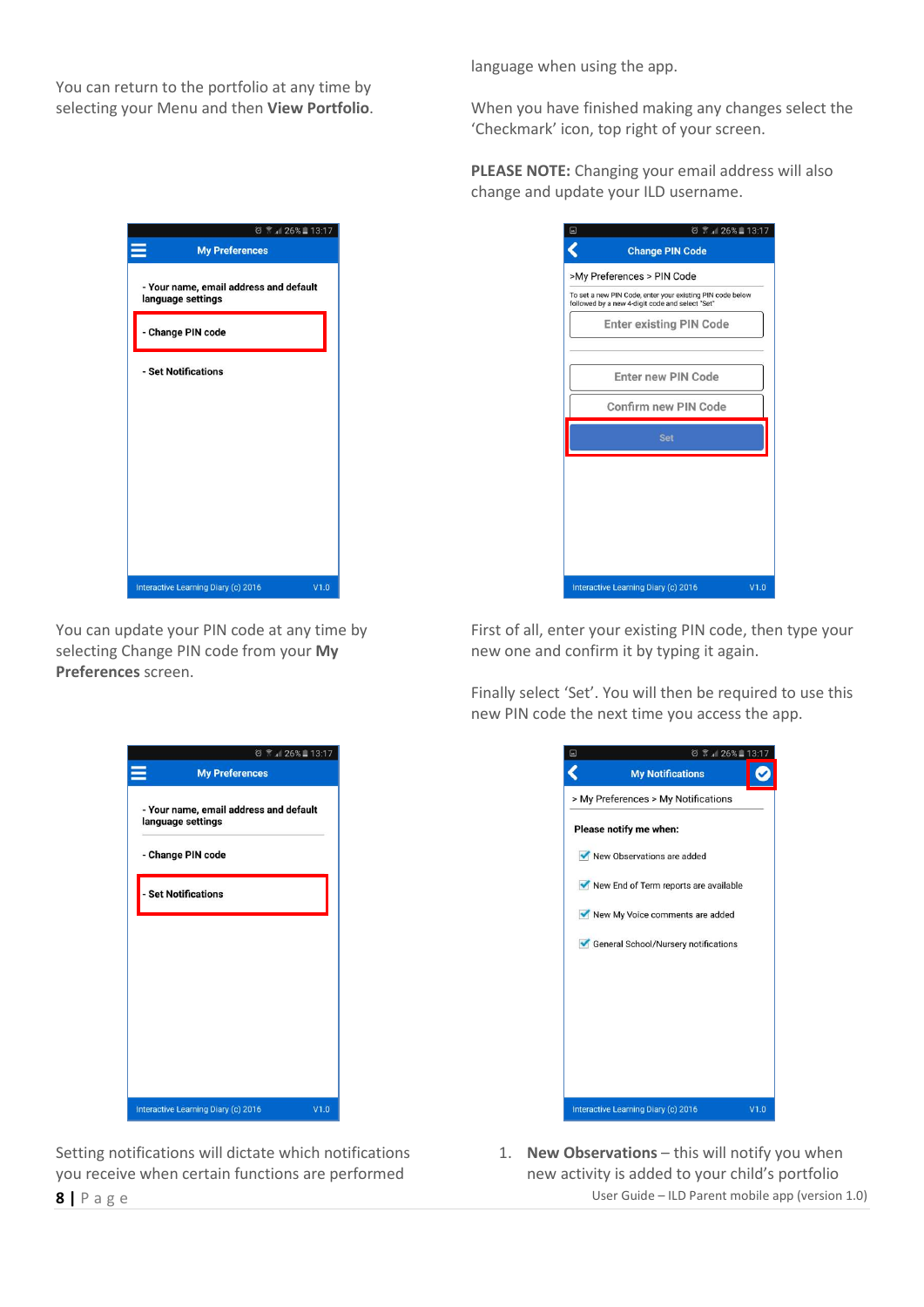- 2. **End of Term Reports**  as soon as end of term/year reports have been published by the nursery or school, you are prompted to sign in to the web parent portal to view them
- 3. **My Voice Comments** This will let you know when the nursery or school have commented on any observation, including those which you have submitted from home
- 4. **General Notifications** The nursery or school have the ability to send you general updates and notifications about your child directly to your mobile device

When you have finished selecting your options, select the 'Checkmark' icon, top right of your screen.

## Working Offline



ම 13:20 **Robert Aldens** + Add home observation By: Joshua Mitchum On: Nov 14th 2016 Observation 2 Lorem ipsum dolor sit amet, consectetur adipiscing elit. Proin rutrum nunc non turpis<br>interdum tincidunt. Proin vel semper erat, at interdum elit. Suspendisse potenti. Mauris<br>eu massa scelerisque, sollicitudin magna a,<br>interdum turpis. Vestibulum ante ipsum primis in faucibus orci luctus et ultrices posuere cubilia<br>Curae; Suspendisse congue tellus ut mi aliquam, Sel consequat sapien hendrerit. Etiam volutipat<br>sel consequat sapien hendrerit. Etiam volutipat<br>sed orci quis varius. Aliquam ex odio, porttitor<br>nec placerat et, mollis sed dui. Nunc a ligula vel enim egestas tempus non ac magna. Sed sed<br>risus condimentum leo aliquam volutpat.  $\equiv$  (3) Ũħ

Your ILD Parent app also allows you to work offline. You can create your observations and save for sending at a later time when a WI-FI / mobile connection is available.

If you are not currently connected to a WI-FI / mobile network, a yellow notification will appear on screen.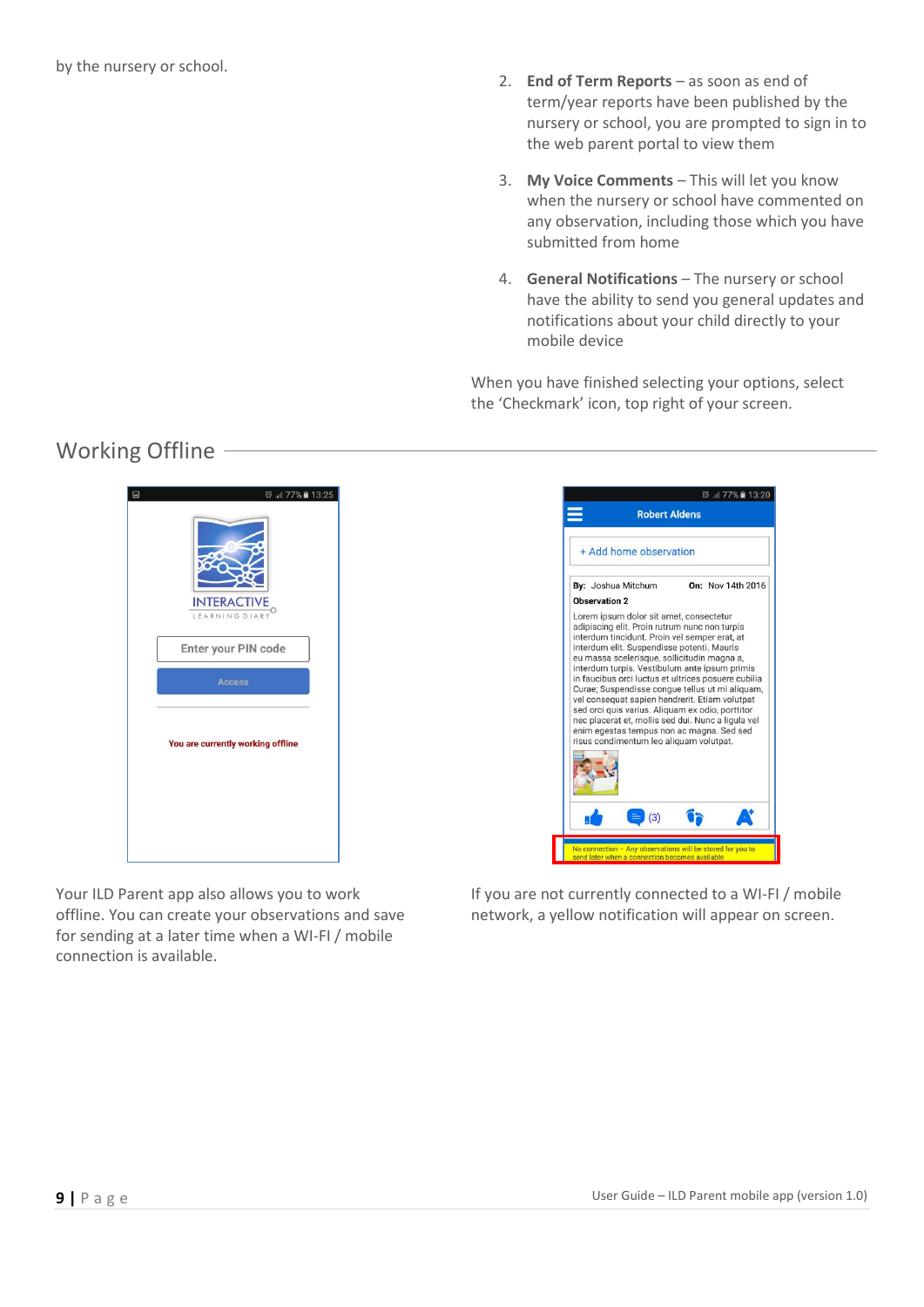

With no WI-FI / mobile connection, you can still create observations by adding your comments and selecting media from your devices gallery. These will be stored until a connection becomes available.

When a WI-FI / mobile connection is available, simply select the Email icon in the yellow bar at the top of your screen to send any observations through to your nursery or school.

### Troubleshooting and FAQ

#### **Question Answer** How do I register for access to my child's portfolio on the app? Your child's nursery or school will issue a letter which contains your unique registration code. You will require this code to register, either on the ILD Parent app by selecting the Register button or from the online Parent Portal at https://portal.interactivelearningdiary.co.uk. I can't see the app in the app store to download to my phone or tablet? Please make sure you are searching for 'ILD Parent'. Also check from the list below that your device software is up to date and the operating system is compatible with the app. Apple iOS **iOS version 8 minimum** Android **4.0.3 minimum** Windows Mobile **Windows 10 UWP** What is my username and password? To get your username and password you will first have to register with your child's nursery or school and obtain a letter detailing your unique registration code.